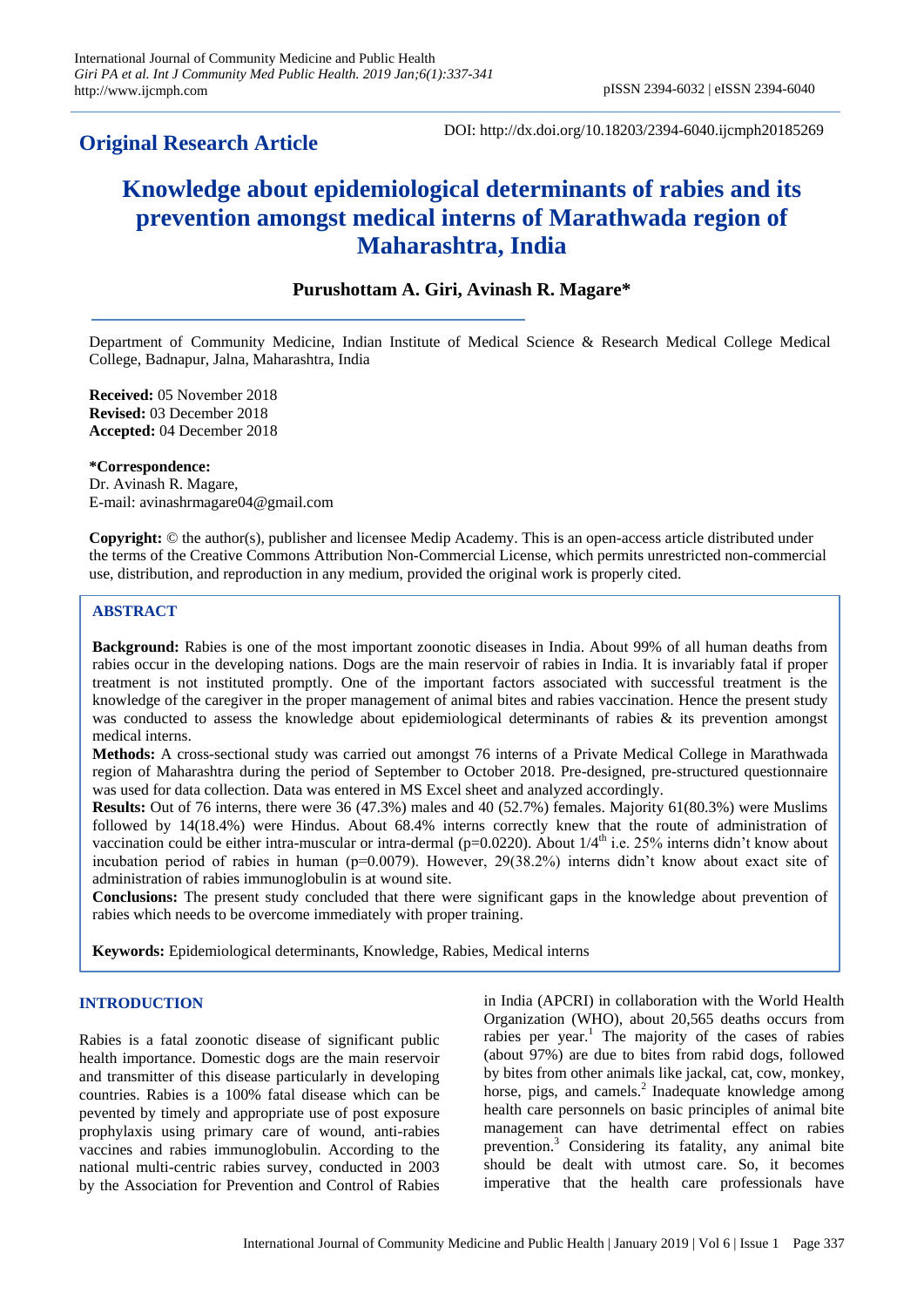appropriate knowledge about the animal bites, risk prevention of rabies and be better equipped to tackle this menace more efficiently. The World Rabies Day is observed every year on 28 September across the world, to raise the awareness about rabies prevention and to highlight progress in defeating this horrifying disease; as this day also marks the anniversary of Louis Pasteur's death, the French chemist and microbiologist, who developed the first rabies vaccine.<sup>4</sup>

Medical interns were expected to have sufficient knowledge on the epidemiological determinants, prevention and management of rabies. These interns represent the physicians who would graduate and practice medicine from next year. Therefore, they are expected to play an imperative role in limiting the increasing number of this fatal zoonotic disease of humans and in promoting health education in India. Hence keeping this in mind, the present study was carried out to assess the knowledge regarding epidemiological determinants of rabies and its prevention amongst medical interns, so that necessary intervention programmes can be executed during their academic sessions.

#### **METHODS**

A cross-sectional epidemiological study was carried out amongst 76 interns of IIMSR Medical College, Badnapur Dist. Jalna which is located in Marathwada region of Maharashtra, India during the period of September to October 2018. IIMSR Medical College has been offering the MBBS course since 2013, with a maximum annual intake of 100 students, majority were minorities. All 79 interns of regular batch of 2018 year were enrolled and gave a briefing about the design and objectives of the study. The informed consent was obtained from each participant. Ethical approval was obtained from the institutional ethics committee. On the day of the study i.e. on 28th September 2018 as the World Rabies Day, out of total 79 interns, 78 were present and filled the questionnaires, out of which one was returned unfilled and one was incomplete, that's why they were excluded from the final analysis; at the final 76 questionnaires were filled complete and included in the study and data were analyzed accordingly.

The self-administered, pre-designed, pre-structured questionnaire was developed for the study by the investigator after reviewing the relevant literature.<sup>5-9</sup> The questionnaire was in English and consisted of questions related to knowledge of rabies as regards to epidemiological determinants, prevention & management of rabies. Knowledge was assessed through fourteen questions. Demographic details like age, gender and religion of the respondents were also recorded. Data were entered into Microsoft Excel sheet and analyzed by using the Statistical Package of Social Sciences (SPSS) version-17.0. Statistical significance was set at p≤0.05.

## **RESULTS**

It was seen from Table 1 that total 76 interns participated in the study, out of them 36 (47.3%) were males and 40(52.7%) were females. Majority 39 (51.3%) interns belonged to age group 21-22 yrs followed by 21 (27.6%) belonged to 22-23 yrs and 15 (19.7%) belonged to 23-24 yrs. Majority 61 (80.3%) were Muslims followed by 14 (18.4%) were Hindus and only 01 (1.3%) from Christian religion.

#### **Table 1: Demographic characteristics of the study population.**

| <b>Demographic</b><br>characteristics | <b>Number</b><br>$(n=76)$ | <b>Percentage</b> |
|---------------------------------------|---------------------------|-------------------|
| Age (in years)                        |                           |                   |
| 21-22                                 | 39                        | 51.3              |
| $22 - 23$                             | 21                        | 27.6              |
| $23 - 24$                             | 15                        | 19.7              |
| Above 24                              | 01                        | 01.3              |
| Gender                                |                           |                   |
| Male                                  | 36                        | 47.3              |
| Female                                | 40                        | 52.7              |
| <b>Religion</b>                       |                           |                   |
| Hindu                                 | 14                        | 18.4              |
| Muslim                                | 61                        | 80.3              |
| Christaian                            | 01                        | 01.3              |

The responses of the interns regarding their knowledge towards rabies were depicted in Table 2.

Majority 92.1%, 81.5% and 76.4% of interns had correct knowledge about causative agent, symptoms and mode of transmission of rabies respectively. However, 25% interns didn't knew about incubation period of rabies in human (p=0.0079). When asks the question like 'Do you know about post exposure prophylaxis (PEP) about rabies', the 27.6% interns couldn't gave the correct answer (p=0.0047). In India, although rabies vaccination was not included in national immunization program, but it was surprising that 29.9% interns are not aware about this (p=0.0060) and even 31.6% interns didn't know the correct route of vaccination also. When asks the question like 'What is a dose and site of administration for rabies immunoglobulin (RIG)', the 61.8% interns could give the correct answer ( $p=0.00030$ ). When asks the question like 'Do you know about wound care management', the 28.9% interns couldn't give the correct answer  $(p=0.0203)$ . About 68.4% interns knew that route of administration of vaccination could be either intramuscular or intra-dermal (p=0.0220). There were statistically significant differences in knowledge regarding incubation period, site and route of administration of vaccination, categorization of bite wound, preventive measures, wound care management and post exposure prophylaxis for rabies between male and female interns.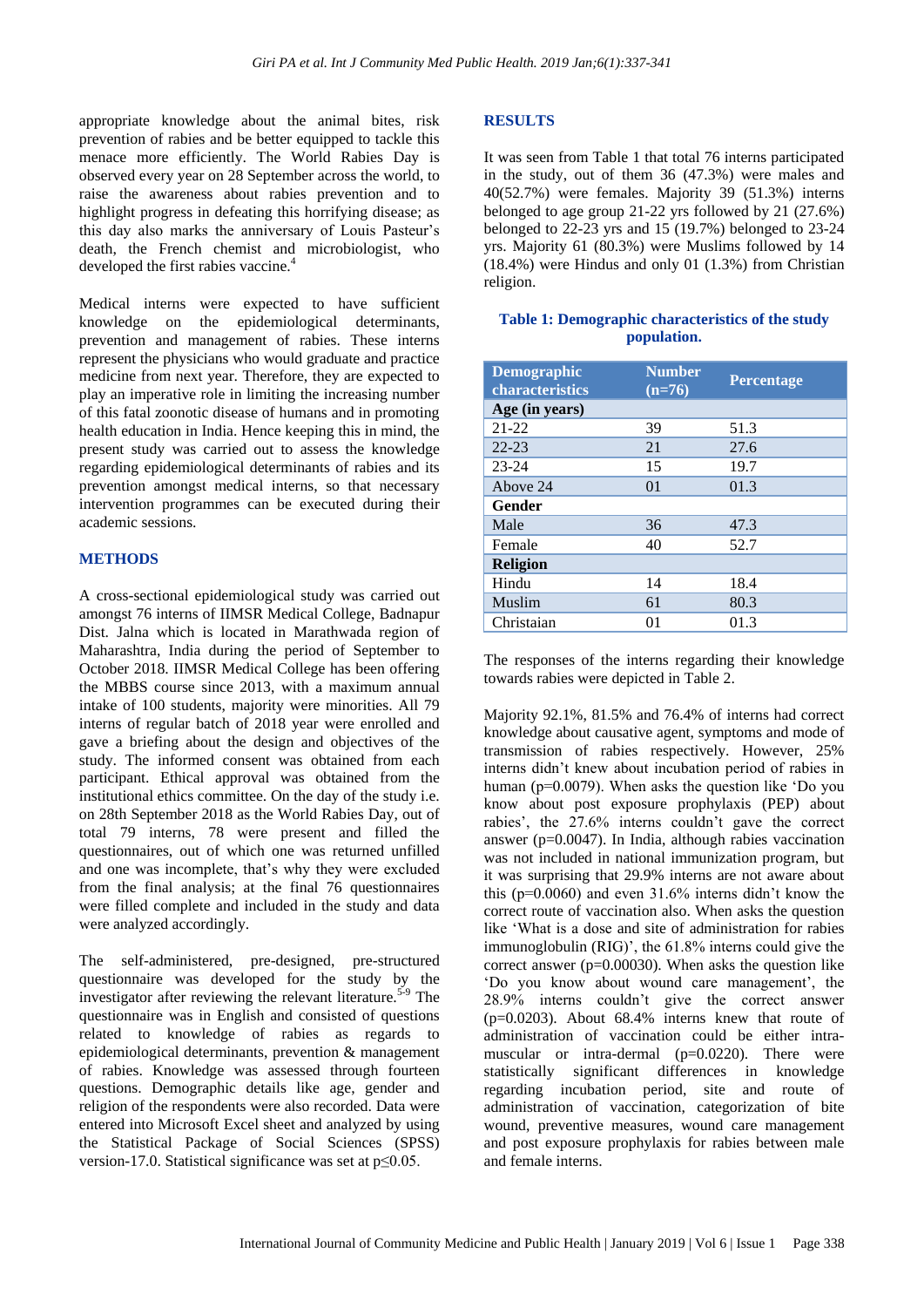# **Table 2: Gender wise distribution of respondent's knowledge regarding rabies.**

|                                                                                                                                                                              | <b>Correct answer</b>   |                       |                     | <b>Incorrect answer</b>       |                                                  |              |                                          |
|------------------------------------------------------------------------------------------------------------------------------------------------------------------------------|-------------------------|-----------------------|---------------------|-------------------------------|--------------------------------------------------|--------------|------------------------------------------|
| <b>Questions on knowledge regarding</b><br>rabies                                                                                                                            | <b>Male</b><br>$(n=36)$ | Female<br>$(n=40)$    | <b>Total</b>        | <b>Male</b><br>$(n=36)$       | Female<br>$(n=40)$                               | <b>Total</b> | $X^2$ - value<br>P-value $\ddagger$      |
|                                                                                                                                                                              | No. $(\% )$             | No. $(\% )$           | No. $(\% )$         | No. $(\% )$                   | No. $(\% )$                                      | No. $(\% )$  |                                          |
| 1. What is causative agent of rabies?<br>$(Virus)*$                                                                                                                          | 32(42.1)                | 38(50.0)              | 70(92.1) 04(5.3)    |                               | 02(2.6)                                          | 06(7.9)      | $\chi$ 2=0.973<br>p=0.3239               |
| 2. What is incubation period of rabies in<br>human? $(1-3$ months)*                                                                                                          |                         | $22(29.0)$ 35 (46.0)  |                     | 57 (75.0) 14 (18.4) 05 (6.6)  |                                                  | 19(25.0)     | $\chi$ 2=7.037<br>p=0.0079               |
| 3. What is reservoir of infection?<br>(Dogs and other animals)*                                                                                                              |                         | 26 (34.2) 30 (39.4)   |                     | 56 (73.6) 10 (13.2) 10 (13.2) |                                                  | 20(26.4)     | $\chi$ 2=0.0754<br>p=0.7836              |
| 4. What is mode of transmission?<br>(Bites, licks, scratches of the infected<br>animal)*                                                                                     |                         | 29 (38.2) 29 (38.2)   | 58 (76.4) 07 (9.2)  |                               | 11(14.4)                                         | 18(23.6)     | $\chi$ 2=0.6802<br>$p=0.4095$            |
| 5. What are symptoms of rabies?<br>(Hydrophobia, Aerophobia, Photophobia)*                                                                                                   |                         | $30(39.4)$ $32(42.1)$ | 62(81.5) 06(7.9)    |                               | 08(10.6)                                         | 14(18.5)     | $\chi$ 2=0.1401<br>p=0.7081              |
| 6. Is rabies 100% fatal disease?<br>$(Yes)*$                                                                                                                                 |                         | 29 (38.2) 30 (39.4)   | 59 (77.6) 07 (9.2)  |                               | 10(13.2)                                         | 17(22.4)     | $\chi$ 2=0.3368<br>p=0.5617              |
| 7. What is the site of vaccination?<br>(Deltoid)*                                                                                                                            |                         | $22(29.0)$ 36 (47.3)  |                     | 58 (76.3) 14 (18.4) 04 (5.3)  |                                                  | 18(23.7)     | $\chi$ 2=8.7486<br>$p=0.0030$            |
| 8. What is the route of vaccination?<br>(Both Intra-dermal / Intra-muscular)*                                                                                                |                         | $20(26.3)$ 32 (42.1)  |                     | 52 (68.4) 16 (21.1) 08 (10.5) |                                                  | 24(31.6)     | $\chi$ 2=5.2399<br>$p=0.0220$            |
| 9. Is rabies vaccination included in<br>National immunization program? (No)*                                                                                                 |                         | $31(40.8)$ 23 (30.3)  | $54(71.1)$ 05 (6.6) |                               | 17(22.3)                                         | 22(29.9)     | $x^{2=7.541}$<br>$p=0.0060$              |
| 10. Categorization of bite wound                                                                                                                                             |                         |                       |                     |                               |                                                  |              |                                          |
| Category I (Touching or feeding animals,<br>Licks on intact skin)*                                                                                                           |                         | $24(31.6)$ 35 (46.0)  |                     | 59 (77.6) 12 (15.8) 05 (6.6)  |                                                  | 17(22.4)     | $\chi$ 2=4.7358<br>$p=0.0295$            |
| Category II (Nibbling of uncovered skin,<br>minor scratches or abrasions without<br>bleeding)*                                                                               |                         | $27(35.6)$ 35 (46.0)  |                     | 62(81.6) 09(11.8) 05(6.6)     |                                                  | 14(18.4)     | $x^{2=1.97}$<br>$p=0.1604$               |
| Category III (Contamination of mucous<br>membranes with saliva, Single transdermal<br>bites or scratches, Licks on broken skin,<br>Multiple transdermal bites or scratches)* |                         | 30 (39.4) 37 (48.7)   | $67(88.1)$ 06 (7.9) |                               | 03(4.0)                                          | 09(11.9)     | $\chi$ <sup>2=1.525</sup><br>$p=0.2168$  |
| 11. What are the preventive measures of                                                                                                                                      |                         |                       |                     |                               |                                                  |              |                                          |
| rabies?<br>(Vaccination of dogs, Elimination of rabid<br>animal, Pre-exposure vaccination and<br>People education)*                                                          |                         | $19(25.0)$ 32(42.1)   |                     |                               | 51 (67.1) 17 (22.4) 08 (10.5) 25 (32.9) p=0.0116 |              | $\chi$ 2=6.3608                          |
| 12. Do you know about wound care                                                                                                                                             |                         |                       |                     |                               |                                                  |              |                                          |
| management?<br>(Immediate wash, Antiseptic application,<br>No Sutures and No Cauterization)*                                                                                 |                         | $21(27.7)$ 33 (43.4)  |                     | 54 (71.1) 15 (19.7) 07 (9.2)  |                                                  |              | $\chi$ 2=5.3801<br>22 $(28.9)$ p=0.0203  |
| 13. Do you know about post exposure                                                                                                                                          |                         |                       |                     |                               |                                                  |              |                                          |
| prophylaxis (PEP) for rabies?<br>(rabies vaccine & serum / immunoglobulin<br>used in category)*                                                                              | $21(27.7)$ 34 (44.7)    |                       | 55<br>(72.4)        |                               | 15(19.7) 06(7.9)                                 |              | 21 (27.6) $\chi^{2=7.9867}_{p=0.0047}$   |
| 14. What is a dose and site of                                                                                                                                               |                         |                       |                     |                               |                                                  |              |                                          |
| administration for rabies<br>immunoglobulin (RIG)<br>(40 IU/kg for Equine RIG and 20 IU/kg for<br>Human RIG. Exact site of ERIG or HRIG<br>administration is at wound site)* |                         | $16(21.0)$ 31 (40.8)  |                     |                               | 47 (61.8) 20 (26.3) 09 (11.9) 29 (38.2)          |              | $\chi$ <sup>2=8.7734</sup><br>$p=0.0030$ |

(\*Correct answers; Figures in parentheses indicate percentages; ‡Values are significant p<0.05)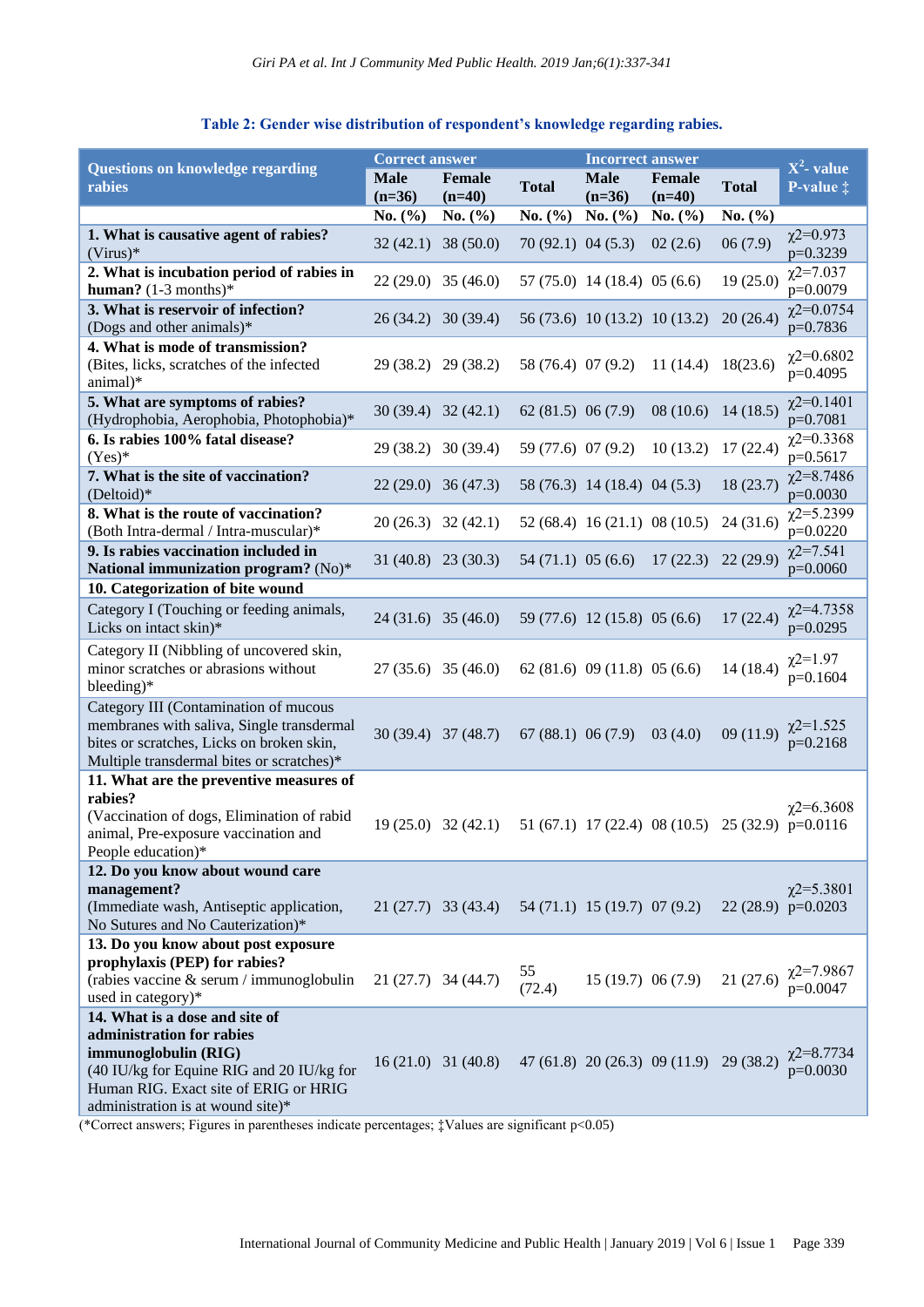#### **DISCUSSION**

Rabies is 100% fatal zoonotic disease which can be preventable by pre and post exposure prophylaxis in the form of anti-rabies vaccination and anti-rabies serum and with the administration of immunoglobulin, but once contracted the disease is invariably fatal.<sup>9</sup>

Present study revealed that 92.1% of interns were aware of the viral cause of rabies. However, 75% know the correct incubation period of rabies in human. Likewise, 81.5% of the interns know the symptoms of rabies. Similarly a study done by Mishra et al among medical interns revealed that 94% of interns know the viral cause of rabies. However, only 27% of interns know the correct incubation period of rabies.<sup>7</sup> Another study done by Sarkar et al found that 95% medical students were aware of the viral cause of rabies and 83% knew about the signs and symptoms of rabies correctly.<sup>8</sup> Whereas a studies done by Praveen et al and Vinay et al among medical students also found that 88.8% and 93.4% knew that rabies is caused by virus, whereas 48% and 67.3% knew about symptoms of rabies correctly respectively.<sup>10,11</sup> A study by Nayak et al also showed the similar findings.<sup>12</sup>

Majority 76.4% of interns identified that the modes of transmission of rabies are bites, licks and scratches of the infected animal in the present study. Similar findings by Shashikantha et al, Sarkar et al and Praveen et al among medical students, revealed that 74%, 98% and 97% of students had correct knowledge regarding mode of transmission of rabies respectively.<sup>5,8,10</sup> Another study by Mishra et al among medical interns revealed that 95% interns had correct knowledge regarding mode of transmission of rabies.

The present study showed that 68.4% interns knew that route of administration of vaccination could be either intra-muscular or intra-dermal which was still higher than the studies done by Shashikantha et al, Chowdhury et al and Sarkar et al were found 30%, 10% and 35% respectively.5,6,8

Of the total participants, 77.6% interns could correctly classify Category I animal bite wound, whereas 81.6% could classify Category II and 81.1% could classify Category III. Similarly a study done by Chowdhury et al among medical interns found that majority of the interns could correctly classify (Category 1 - 62%, Category 2 – 66% and Category  $3 -72.0\%$ ) animal bite wound.<sup>6</sup> Another study done by Sarkar et al revealed that the knowledge regarding categorization of the wound was overall poor i.e. (Category 1- 67%, Category 2 – 19% and Category  $3 - 57\%$ ).<sup>8</sup>

In the present study, on the assessment of knowledge of interns on preventive measures, it was found that 67.1% interns knows about vaccination of dogs, pre-exposure vaccination and people education are the preventive measures. Similarly on the wound care management, 71.1% interns know the immediate wash of the wound and antiseptic applications to the wound or sites is necessary and do not suture and cauterization of the wound. Similar findings by Chowdhury et al revealed that 96.2% of interns correctly responded regarding wound care management.<sup>6</sup> Another study by Sarkar et al found that 89% of the participants correctly responded about wound care management, whereas 33% participants were not aware about the preventive measures of rabies.<sup>8</sup>

In our study, 72.4% interns had the correct knowledge regarding post-exposure prophylaxis (PEP) for rabies. Similarly a study by Sarkar et al found that 80% interns had correct knowledge regarding post exposure prophylaxis.<sup>8</sup> However, low level of knowledge about post exposure prophylaxis for rabies among medical interns was also revealed by Mishra et al, whereas studies by Praveen et al and Vinay et al among medical students, found that more than 50% of the students knew about post exposure prophylaxis correctly.<sup>7,10,11</sup> Information about local beliefs can identify knowledge gaps that may affect prevention practices and lead to unnecessary deaths. Prevention is the most efficient and humane means toward improved health. Medical interns are the potential part of the community who shall be the role models for the general population.

#### *Limitations*

Limitations of this cross-sectional study is that the findings are from a single private medical college and a certain group of population i.e. medical interns only and as a small sample size; therefore the findings cannot be generalized to all interns or other healthcare professionals in the country.

#### **CONCLUSION**

The present study concluded that the knowledge of the interns regarding epidemiological determinants, prevention and management of rabies was not adequate. This implies the fact that interns are lacking in therotical as well in practical exposure. Interns are the physicians of the future. CMEs during internship will also help to address specific knowledge deficiencies. Inadequate knowledge of healthcare personnel will on one hand endanger the life of the patients attending the centers for treatment and increase the healthcare budget of the government on unnecessary vaccines and immunoglobulins on the other.

#### **ACKNOWLEDGEMENTS**

We express our deep sense of gratitude to the Management, JIIU's Trust and Dr. Amarnath B. Solepure, Dean, IIMSR Medical College, Badnapur, Jalna, Maharashtra. We also acknowledge the help and support of Mr. Pankaj R. Gangwal, Statistician, Department of Community Medicine for this study. Last